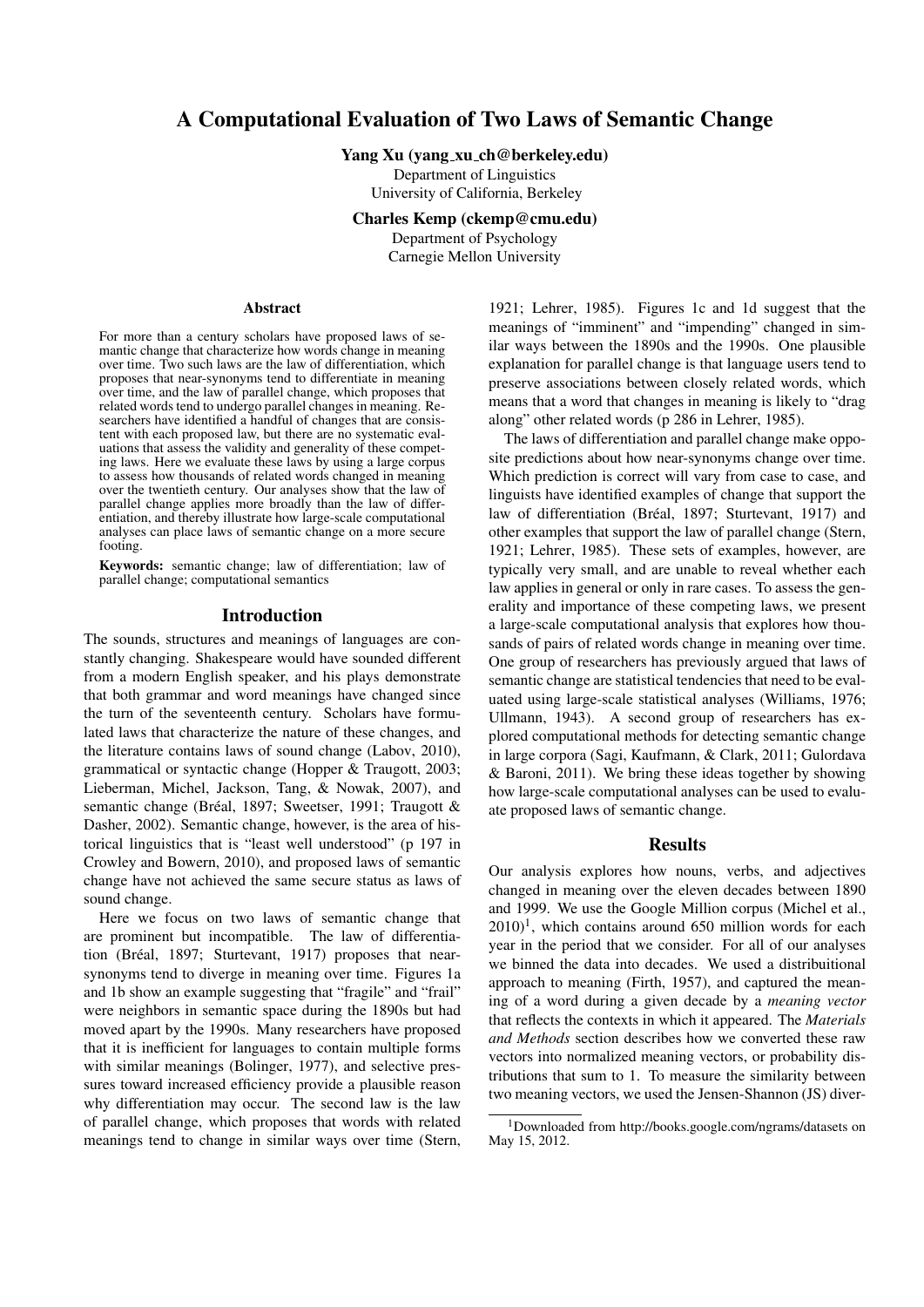

Figure 1: Word pairs that illustrate differentiation and parallel change. (a) Semantic neighbors of "fragile" and "frail" in the 1890s and the 1990s. The two words begin as nearest neighbors but move apart over a century and end up closest to "delicate" and "infirm" respectively. The semantic spaces shown were created from the Google Ngram corpus (Michel et al., 2010) using the t-SNE algorithm for dimensionality reduction (Maaten & Hinton, 2008). (b) Distributions showing the contexts that are linked most strongly with "fragile" and "frail." Over the century, "frail" alone becomes strongly linked with "elderly" and "older." (c) Semantic neighbors of "imminent" and "impending" in the 1890s and the 1990s. Both words start out closest to "menacing" but end up close to "gradual" and "incipient." (d) Context distributions for "imminent" and "impending." Over the century, both words become linked more strongly with words like "arrival" and "departure" that do not convey a sense of danger.

gence, which is a standard measure of the distance between two distributions. If two words appeared in the same contexts during a given decade, then the JS divergence between their meaning vectors is small.

Our first analysis focused on sets of English synonyms collected from two historical resources published in 1896 (Fernald, 1907) and 1920 (Allen, 1920) respectively. We began by asking whether synonym pairs were more likely to move apart in semantic space than control pairs including words that were not necessarily related in meaning. The law of differentiation predicts that synonyms should tend to diverge more than control pairs, but the law of parallel change predicts that synonyms should tend to stay closer than the controls. We tested these predictions using synonym pairs where both words changed more than the population average over the eleven decades. The degree of semantic change for a given word was computed by finding the word's 100 nearest neighbors in the 1890s and again in the 1990s, and calculating the overlap between these sets. For each synonym pair we chose a control pair that satisfied two criteria. First, the JS divergence between the two control words in the 1890s must be smaller than the JS divergence between the synonyms for the same decade. Second, the total amount of semantic change over the eleven decades must be smaller for the control words than the synonyms. Because the words in each control pair are initially nearby in semantic space, some of the control pairs are semantically related. For example, the controls for "imminent" and "impending" in Figure 1 are "instructive" and "interesting," and the controls for "fragile" and "frail" are "optimistic" and "pessimistic." The controls, however, also include pairs such as "lonely" and "western" that are not semantically related but that happen to have similar context distributions. Our policy for choosing controls ensures that the control pairs start closer to each other and move less than the synonyms in semantic space. All other things being equal, we should therefore expect the control pairs to stay closer together than the synonym pairs.

Figure 2 shows, however, that synonym pairs in both historical sets tend to stay closer than the control pairs. The plots are based on pairs of synonyms that are divided into nouns, adjectives, and verbs. In all plots, our conservative policy for choosing controls ensures that the average distance between control pairs is initially smaller than the average distance between synonyms, but by the 1990s the control pairs are further apart on average than the synonyms. To evaluate the statistical significance of this result, we compared the number of cases where the synonyms ended up closer with the number of cases where the control pairs ended up closer. Figure 2b and Figure 2f show that binomial tests from all word groups yielded significant results in the Fernald source (nouns  $p < 0.0003, n = 222$ , adjectives  $p < 0.001, n = 142$ ) and verbs  $p < 0.02, n = 41$ ) and in the Allen source (nouns  $p < 0.04, n = 790$  and verbs  $p < 0.05, n = 304$ ) except for the adjective group ( $p = 0.31; n = 344$ ). Our results therefore provide evidence against the law of differentiation and in favor of the law of parallel change.

The law of parallel change should also apply to antonyms, and we repeated our first analysis using antonym pairs drawn from the same historical sources. The results in Figures 2cd and 2g-h provide additional support for the law of parallel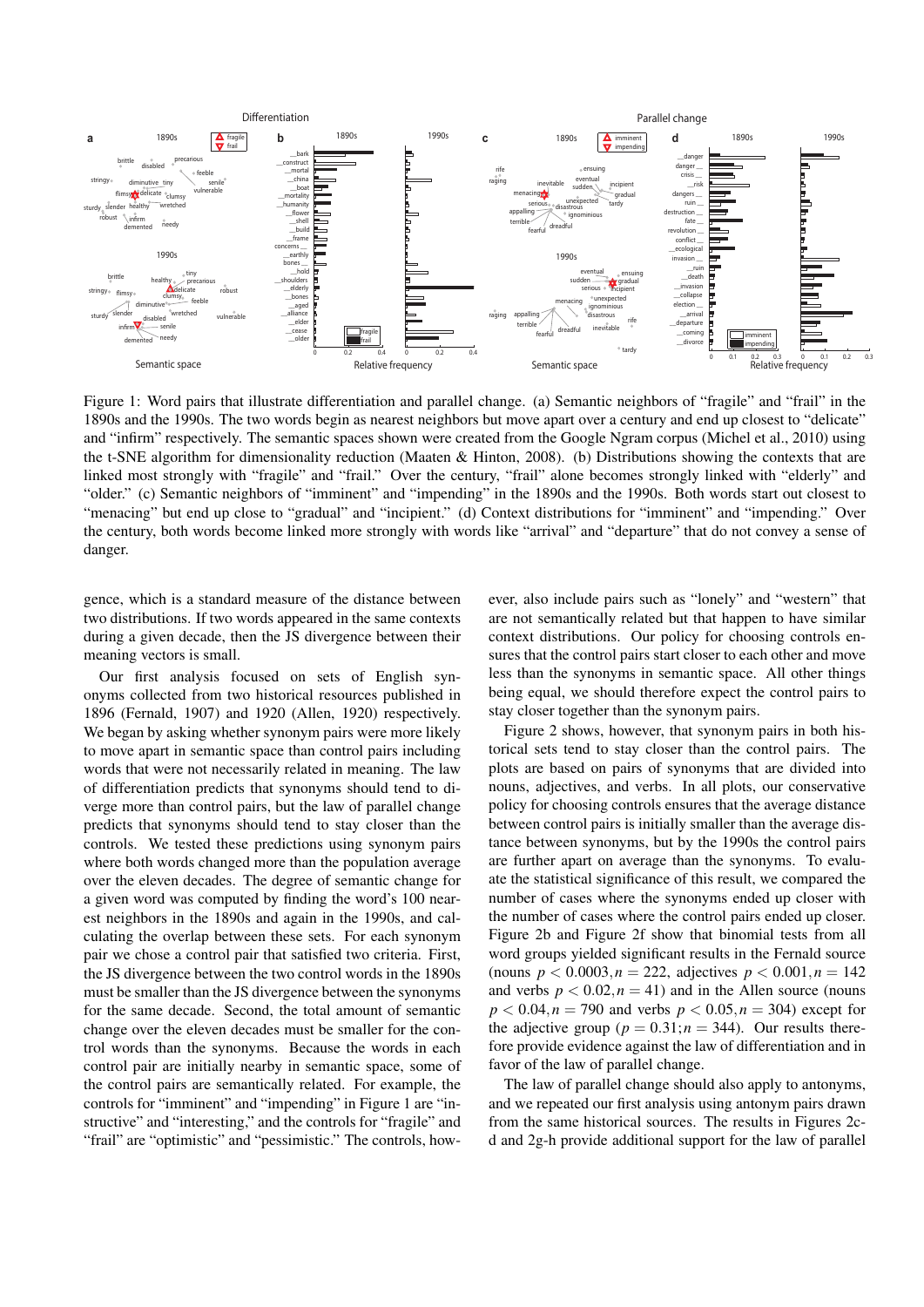

Figure 2: Forward change in synonym pairs, antonym pairs and control pairs from the 1890s to the 1990s. (a) Pairwise JS divergences between control pairs and synonymous nouns, adjectives, and verbs from a 1896 publication (Fernald, 1907). (b) Counts showing the number of synonym pairs that end up closer ( $D_S < D_C$ ) or further apart ( $D_S > D_C$ ) than their control pairs by the 1990s. (c) JS divergences between control pairs and antonym pairs. (d) Counts showing whether antonym pairs tend to end up closer  $(D_A < D_C)$  or further apart  $(D_A > D_C)$  than their control pairs. (e), (f), (g), (h) Analysis of synonym and antonym pairs from a 1920 publication (Allen, 1920). All error bars indicate the standard error of the mean, and "\*", "\*\*" and "\*\*\*" indicate statistical significance at  $p < 0.05$ , 0.005 and 0.0005 respectively.

change by suggesting that antonym pairs are likely to stay closer in semantic space than control pairs. This effect is less robust for antonyms than synonyms, possibly because the number of antonym pairs is smaller. Overall, however, Figure 2 shows that there are more cases where antonym pairs stay closer together than controls in both historical sources (nouns  $p = 0.09, n = 81$ , adjectives  $p = 0.22, n = 111$ and verbs  $p = 0.20, n = 34$  in the Fernald source; nouns  $p = 0.27, n = 42$ , adjectives  $p < 0.03, n = 72$  and verbs  $p =$  $0.44, n = 48$  in the Allen source).

Although our analyses so far support the law of parallel change, it is possible that our results are shaped in part by aspects of the Google million corpus that are unrelated to semantic change. In particular, the 1990s data were sampled from a more diverse collection of sources than were the 1890s data, and this difference in diversity could potentially affect analyses that explore how word meanings change over time. To rule out this possibility, we ran an analysis that reversed the direction of time and explored whether pairs that

were related in the 1990s were likely to stay nearby in semantic space as time was rolled backwards. Although any causal forces that keep related pairs together operate forward in time, a backwards analysis can still provide evidence for the existence of these forces. For example, if two words are synonyms in the 1990s, the law of parallel change predicts that the words will have arrived at their current locations in semantic space by following parallel trajectories, which implies that the words should be nearby in semantic space during the 1890s.

To test this prediction, we collected sets of synonyms from two modern resources developed during the 1990s: *Word-Net* (Miller, 1995) and the *Moby Thesaurus* (Ward, 2002). Our analyses followed the same general procedure as our previous analyses, and the results are shown in Figure 3. Because we are interested in changes that occur as time is rolled backwards, the time axis has been reversed in Figures 3a, 3c and 3e. In all cases, synonyms were more likely than control pairs to stay together as time is rolled backwards, and bi-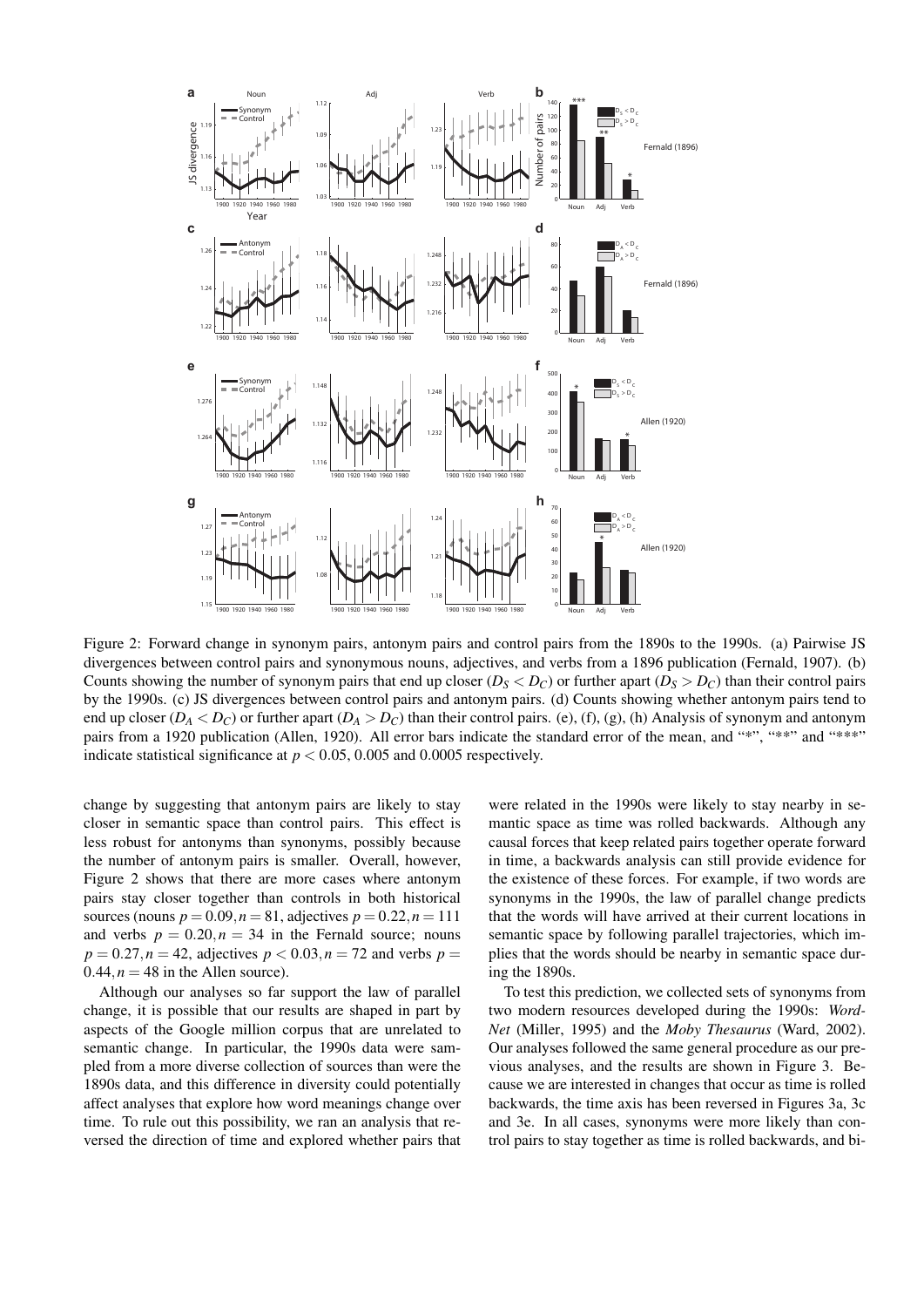

Figure 3: Backward change in synonym pairs, antonym pairs and control pairs from the 1990s to the 1890s. (a) Pairwise JS divergences between control pairs and synonym pairs from WordNet (Miller, 1995) published in 1995. (b) Counts showing the number of synonym pairs that end up closer  $(D_S < D_C)$  or further apart  $(D_S > D_C)$  than their control pairs by the 1890s. (c) JS divergences between control pairs and antonym pairs. (d) Counts showing whether antonym pairs tend to end up closer  $(D_A < D_C)$  or further apart  $(D_A > D_C)$  than their control pairs. (e), (f) Analysis of synonym pairs drawn from the Moby thesaurus (Ward, 2002) published in 1996.

nomial tests from all word groups yielded highly significant results ( $p < 10^{-11}$  across 1350 noun, 273 adjective and 677 verb pairs in WordNet; *p <* 10*−*<sup>11</sup> across 67482 noun, 23591 adjective and 7698 verb pairs in the Moby set). The Moby thesaurus does not include antonyms, but we used antonym pairs from WordNet to explore whether parallel change applies to antonyms as time is rolled backwards. Figures 3c and 3d show that antonym pairs tend to stay closer than control pairs (nouns:  $p < 0.002, n = 58$ ; adjectives:  $p = 0.06, n = 41$ ; verbs:  $p < 0.02, n = 97$ ). Regardless of whether the 1990s are the start point or the end point of our analyses, we therefore find strong support for the law of parallel change, which suggests that the results in Figures 2 and 3 are not artifacts of the corpus that we used.

#### **Discussion**

The analyses described in this paper provide consistent evidence in favor of the law of parallel change and against the law of differentiation. Our results, however, do not provide direct evidence about the causal mechanisms that produce parallel change. One theory proposes that parallel change results from cognitive forces such as analogy that act to preserve patterns of relationships between words (Anttila, 1977). On this view, words which change in meaning directly affect the meaning of words to which they are mentally associated (Lehrer, 1985; Kroesch, 1926). Another theory proposes that words do not directly affect other related words, but that groups of related words are affected in similar ways by exter-

nal forces (Stern, 1931), including non-linguistic forces such as social and technological change. Both of these theories seem plausible and future studies are needed to choose between them.

Our results do not imply that synonyms never differentiate in meaning. Differentiation may be especially likely to occur when languages that contain many near-synonyms come into contact. For example, the English words *hound* and *dog* moved apart in meaning after dog was imported from Scandinavian (Bréal, 1897). Our analysis focused on English from the 1890s on, and language contact shaped English to a much greater extent during earlier periods including the centuries following the Norman Conquest in 1066. We cannot draw any conclusions about the relative frequencies of differentiation and parallel change during periods of sustained language contact, but our results suggest that parallel change is more common than differentiation outside of these periods.

The literature contains many proposals about laws of semantic change, but there have been few comprehensive attempts to evaluate these laws. Our work demonstrates how computational analyses of large corpora can be used to evaluate proposed laws of semantic change. As yet, theories of semantic change are still relatively undeveloped compared to theories that explain how the sound inventories of languages change over time. Large scale computational approaches, however, may ultimately lead to laws of semantic change that are just as well supported as laws of sound change.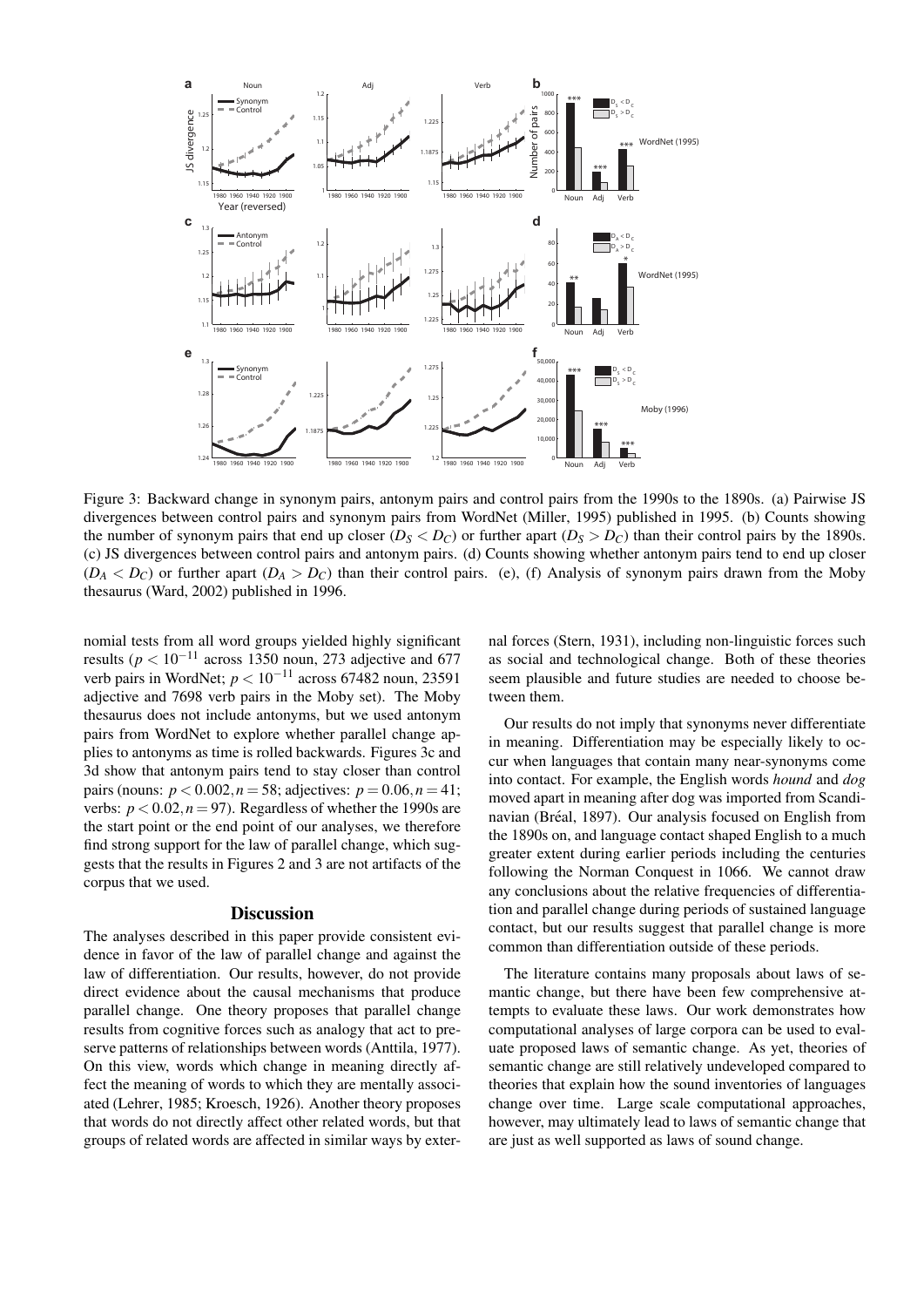## Materials and Methods

Target and context words. We chose a set of *target words* and an independent set of *context words*. The target words were classified as nouns, verbs or adjectives. Because the Google Million does not include part-of-speech tags, we selected these target words from the Corpus of Historical American English (COHA) (Davies, 2011). COHA contains approximately 400 million words that appeared at least 3 times between 1810 and 2009. We used a case-insensitive list of these words that included frequencies and part-of-speech (POS) tags. $2$  If a word was listed with multiple POS tags, we stripped all but the most probable form of the word, which we defined as the form with maximal median frequency over the eleven decades in our analysis. In addition, words consisting of a single letter, words that appeared less than once on average per year, and words that co-occurred with fewer than 1% (50) of the context words were removed. The set that remains included 9,886 nouns, 3,431 adjectives, and 5,022 verbs, which makes 18,339 target words in total. The context words were 5000 words that appeared frequently during both 1890 and 1999. We selected these words by collecting the 3868 most frequent words from 1890 and the 3868 most frequent words from 1999. These two sets of words included 2736 words in common, and combining the two sets produced a set of 5000 unique context words. Because we consider analyses that run both forwards and backwards in time, the context words were chosen to be equally representative of the years at the beginning and end of the 11 decades.

Meaning vectors. We captured the meaning of a word during a given decade by a 10,000 element *meaning vector*. The raw vector for each word in each decade specifies the number of times that the word appeared immediately to the left and right of each of 5000 context words. The resulting counts are organized into separate matrices for target nouns (9,886 by 10,000), adjectives (3,431 by 10,000) and verbs (5,022 by 10,000) where each row in the matrix corresponds to a target word, and each column corresponds to a context word that either precedes or follows a target word slot. All words were converted to lower case before computing these counts. The meaning of a target word  $w_i$  during a given decade is represented as a vector  $\mathbf{v}_i^t$ , where *t* denotes the time (i.e. decade) in question. Our analyses use meaning vectors that reflect the extent to which each word co-occurs with our set of 5000 context words. The meaning vectors for nouns, adjectives and verbs during any given decade are created by starting with the corresponding matrix of co-occurrence counts for that decade, then normalizing the columns so that they sum to one. Normalizing in this way ensures that changes in the frequencies of the context words will not affect the meaning vectors for the target words. We then take the normalized matrix and normalize once more so that the rows sum to one. The rows of this doubly-normalized matrix are the meaning vectors used in our analyses, and each vector can be viewed as a probability distribution over contexts.

Measuring semantic distances between words. For any two target words  $w_i$  and  $w_j$ , let  $D^t(w_i, w_j)$  denote the semantic distance between these words at time *t*. Intuitively,  $D^t(w_i, w_j)$ should be small to the extent that the meaning vectors  $\mathbf{v}_i^l$ and  $\mathbf{v}_j^t$  are similar. We measure semantic distance using the Jensen–Shannon (JS) divergence:

$$
D^{t}(w_{i}, w_{j}) = \frac{1}{2} \left( KL(\mathbf{v}_{i}^{t}||\mathbf{m}^{t}) + KL(\mathbf{v}_{j}^{t}||\mathbf{m}^{t}) \right), \qquad (1)
$$

where  $\mathbf{m}^t = \frac{1}{2}(\mathbf{v}_i^t + \mathbf{v}_j^t)$ , *KL* is the Kullback-Leibler divergence

$$
KL(\mathbf{v}_i^t||\mathbf{m}^t) = \sum_c v_i^t(c) \cdot \log v_i^t(c) - \sum_c v_i^t(c) \cdot \log m^t(c) \quad (2)
$$

and both sums are over all contexts *c* in the meaning vectors.

Measuring degrees of semantic change. Equation 1 is used to measure the distance between two different words during the same decade. To quantify how much a single word changes in meaning over the eleven decades, we measured the degree to which that word moves around relative to its neighbors in semantic space. Intuitively, a word has changed in meaning if its nearest neighbors in 1890 do not overlap substantially with its nearest neighbors in 1999. We capture this idea by using Equation 1 to compute semantic distances between every pair of target words during the 1890s, and again during the 1990s. We used these distances to identify the nearest 100 neighbors for each target word during the 1890s and again during the 1990s. For each target word, we then compute the proportion of the 1990s neighbors that were also neighbors during the 1890s. The greater the amount of semantic change, the smaller the proportion of shared neighbors. The degree of semantic change is therefore defined as 1 minus the proportion of shared neighbors. We treat nouns, adjectives and verbs separately. For example, when computing the 100 nearest neighbors for a given noun, we consider only neighbors that are nouns.

Sources of synonym and antonym pairs. The synonyms and antonyms used in our analyses were collected from two historical and two modern sources. The first historical source is a book from 1896 called *English Synonyms and Antonyms* (Fernald, 1907). We used the project Gutenberg version of the book.<sup>3</sup> The book is organized around a set of headwords, and synonyms and antonyms are listed for each headword. We created a list of synonym pairs by pairing each headword with each listed synonym, and created a list of antonym pairs similarly. We pruned all pairs that included one or more words that did not appear among our target words, and classified the pairs as nouns, adjectives or verbs based on the part-of-speech tags included in our list of target words. In addition, we pruned pairs where the degree of semantic change between the 1890s and 1990s was below average for both words. These procedures yielded a total of 222 synonym and 81 antonym noun pairs, 142 synonym and 111 antonym adjective pairs, and 41 synonym and 34 antonym verb pairs. The second historical source is a book from 1920

<sup>2</sup>Downloaded from http://www.ngrams.info on January 9, 2012.

<sup>3</sup>Downloaded from http://www.gutenberg.org/ebooks/28900 on June 4, 2012.